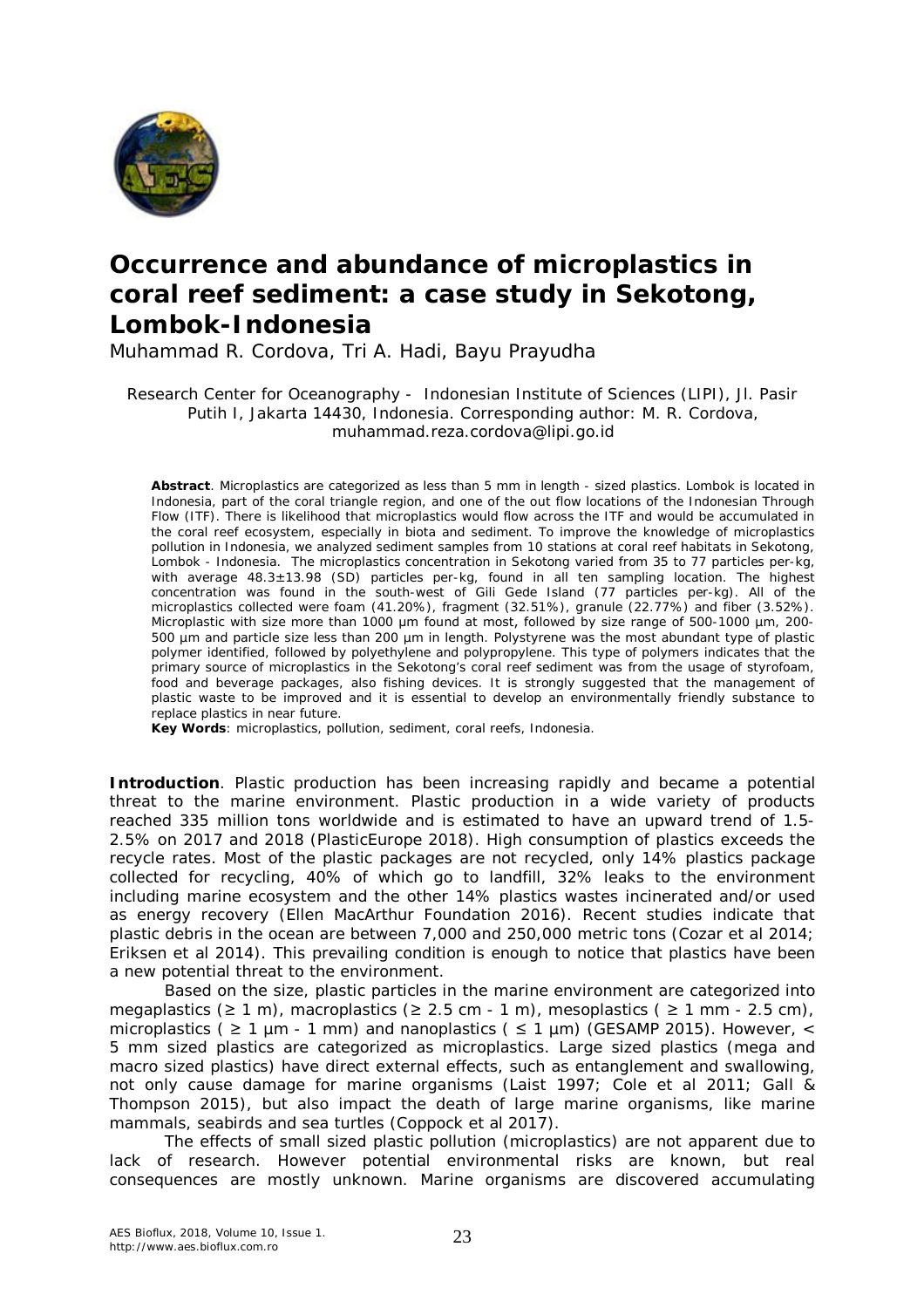microplastics (Browne et al 2008; Boerger et al 2010; Van Cauwenberghe et al 2012; Cole et al 2013; Farrell & Nelson 2013; Van Cauwenberghe & Janssen 2014). Microplastics could leach additive substances and also transfer high concentration of pollutants (Avio et al 2015; Paul-Pont et al 2016).

Coral reefs, one of the richest marine habitat, have biotic ecological services as important spawning, nursery, breeding and feeding areas for a multitude of organisms (Moberg & Folke 1999). The entry of microplastic into coral reefs ecosystem potentially threatens the living organisms. Small sized microplastics vary in colors, making marine organism (e.g., fish) mistaken it to plankton (Jovanović 2017).

Lombok is located in Indonesia which is well known as part of coral triangle regions and one of the out flow locations of the Indonesian Through Flow (ITF). In this ITF area, shipping activity is really active, that pass through the center Indonesian archipelagic. There is a possibility of microplastics flowing across the ITF and to the coral reef ecosystems in the region, especially West Lombok area. Sekotong is one district in West Lombok that has developed economic activities such as fisheries and tourism (Wildan et al 2016). The anthropogenic activities, along with ITF effects, could be potential sources for microplastic pollution in this area. This study aims to analyze occurrence, distribution, and characteristics of microplastics in the coral reef sediment in Sekotong, Lombok, Indonesia.

**Material and Method**. Sediment samples were taken on east monsoon season on December 2015 by diving in coral reef habitats (depth range between 3 and 5 m) in Sekotong, Lombok Island, Indonesia (Figure 1). There were 10 stations spreading in the bay of Sekotong. Sediment samples (1000 g) were taken using a stainless shovel within the sediment surface (5-10 cm). The samples then were stored in the room temperature. We conducted modified flotation methods to extract microplastic from sediment (Thompson et al 2004; Claessens et al 2011; Nor & Obbard 2014).



Figure 1. Sampling location and microplastics abundance.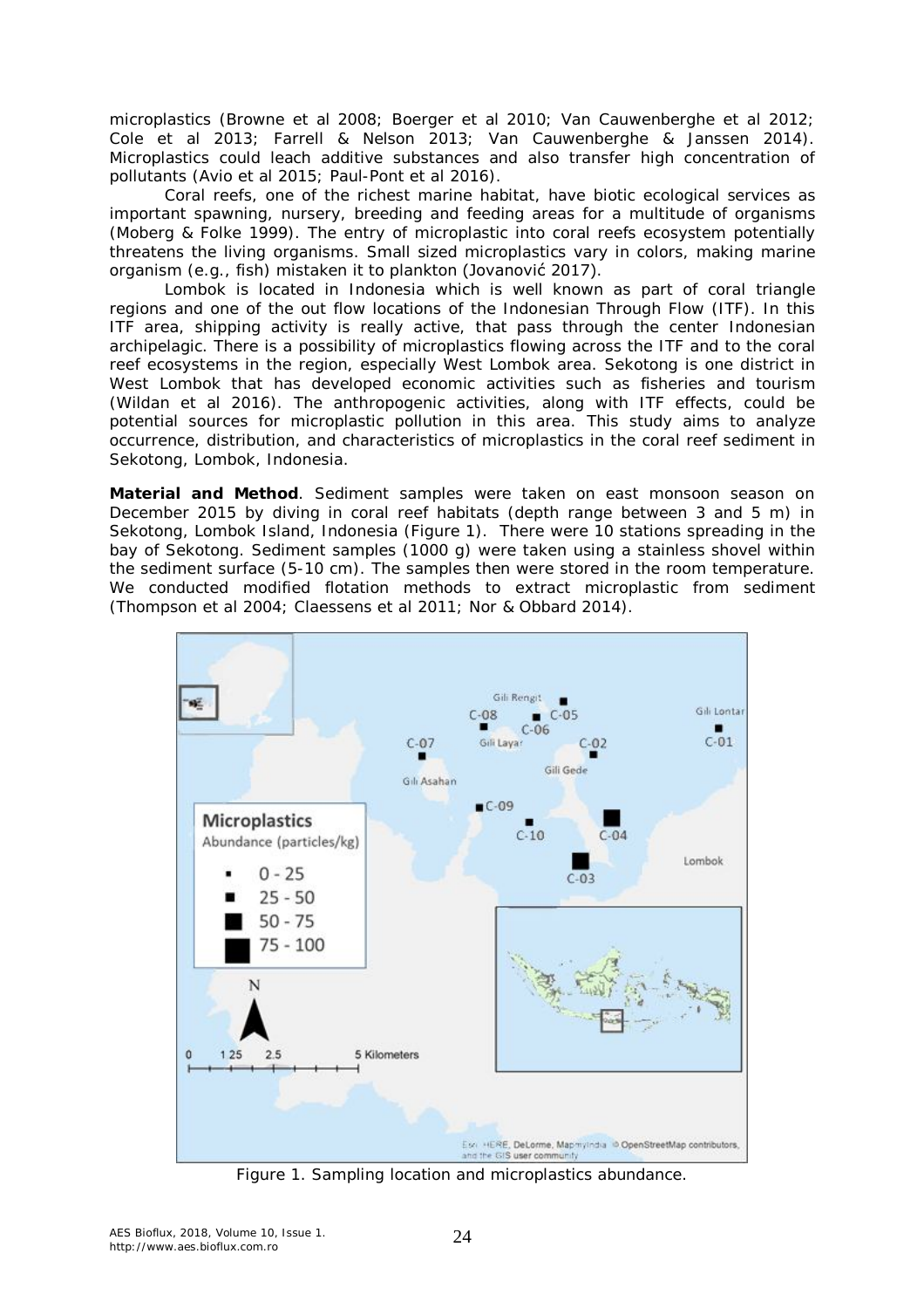Sediment samples were dried in the oven at temperature of 75°C for 24 hours. To eliminate organic matters we applied wet peroxide oxidation (Masura et al 2015). Samples were added with 30%  $H_2O_2$  and heated on a hot plate (80-90°C), and then the visible froths were removed. The sediment was put on Erlenmeyer bottle with 250 mL concentrated saline solution (1.18 g  $L^{-1}$  NaCl on double-distilled deionized water), and then was stirred using mechanical shaker (1000 rpm, 10 minutes). After 6 hours, the supernatant was extracted from the mixture, and then was filtered into Whatman cellulose filter paper (dØ: 47 mm; pore size 0.45 µm). Vacuum filtration unit was used to accelerate the filtration process. To prevent airborne contamination, filter paper were stored in petri-disk, covered with Parafilm®, within a vacuum desiccator.

We conducted sample observation and quantitative analysis using microscope Nikon Eclipse E600. The criteria for identifying microplastic follows Cole et al (2013), Hidalgo-Ruz et al (2012), and Nor & Obbard (2014), namely: (a) organic or cellular structure is absent, (b) homogenous color, it is not shiny or sparkling, (c) plastic fiber are unbranched and not tapered at the ends, (d) there is no segmented fibers. The particles which are identified as microplastic were counted and measured. Plastic polymer identification was applied using Nicolet™ iS5 FT-IR Spectrometer with diamond crystal attenuated total reflectance (ATR) based on report from Löder & Gerdts (2015), on wavenumber spectral range 650-4000 cm<sup>-1</sup> at resolution 8 cm<sup>-1</sup> 16 scans and an aperture 100 µm.

**Results**. Figure 1 and Table 1 show microplastics abundance in the coral reef sediment in all stations, averaging at  $48.3 \pm 13.98$  particles per-kg. The highest microplastic concentration was found in the C-03 at south west of Gili Gede (77 particles per-kg), followed by sediment from C-04 at south east of Gili Gede Island (69 particles per-kg). On the other hand, the lowest concentrations were found in two stations C-06 (Gili Rengit) and C-08 (Gili Layar), by 35 particles per-kg.

Table 1

|        | Area name      | Depth<br>(m) | Microplastics abundance (n particles per-kg) |       |     |           |              |       |       |             |       |       |       |       |
|--------|----------------|--------------|----------------------------------------------|-------|-----|-----------|--------------|-------|-------|-------------|-------|-------|-------|-------|
| Code   |                |              | Form                                         |       |     |           | Polymer type |       |       | <b>Size</b> |       |       |       | Total |
|        |                |              | Fb                                           | Fr    | Gr  | Fm        | PS           | РE    | PР    | Α           | B     | С     | D     |       |
| $C-01$ | Gili Lontar    | 3            |                                              | 10    | 13  | 23        | 23           | 10    | 14    | 2           | 9     | 12    | 24    | 47    |
| $C-02$ | NE Gili Gede   | 4            | 2                                            | 18    | 12  | 17        | 17           | 20    | 12    | 2           | 13    | 12    | 22    | 49    |
| $C-03$ | SW Gili Gede   | 4            |                                              | 32    | 18  | 26        | 26           | 32    | 19    | 4           | 15    | 21    | 37    | 77    |
| $C-04$ | SE Gili Gede   | $3 - 4$      | 2                                            | 30    | 15  | 22        | 22           | 27    | 20    | 4           | 13    | 24    | 28    | 69    |
| $C-05$ | Gili Anyaran   | 5            | 3                                            | 9     | 23  | 12        | 12           | 12    | 23    | 1           | 13    | 15    | 18    | 47    |
| $C-06$ | Gili Rengit    | 5            | 2                                            | 11    | 4   | 18        | 18           | 11    | 6     | 2           | 14    | 15    | 4     | 35    |
| $C-07$ | Gili Asahan    | $4 - 5$      | 2                                            | 16    | 8   | 17        | 17           | 16    | 10    | 1           | 13    | 9     | 20    | 43    |
| $C-08$ | Gili Layar     | $4 - 5$      |                                              |       | 5   | 22        | 22           |       | 6     |             | 11    | 13    | 10    | 35    |
| $C-09$ | Siona          | $4 - 5$      | 2                                            | 13    |     | 18        | 18           | 12    | 10    |             |       | 8     | 24    | 40    |
| $C-10$ | W Gili Gede    | $4 - 5$      |                                              | 11    | 5   | 24        | 24           | 9     | 8     |             | 13    | 13    | 14    | 41    |
|        | Total          |              | 17                                           | 157   | 110 | 199       | 199          | 156   | 128   | 19          | 121   | 142   | 201   | 483   |
|        | Percentage (%) |              | 3.52                                         | 32.51 | 22  | 41<br>.20 | 20<br>41     | 32.30 | 26.50 | 3.93        | 25.05 | 29.40 | 41.61 | 100   |

Microplastics abundance and characteristic in every sites

Mark: Form category [Fb: Fiber, Fr: Fragment, Gr: Granule, Fm: Foam]; Polymer type [PS: Polystyrene, PE: Polyethylene, PP: Polypropylene]; size category [A: < 200 µm, B: 200-500 µm, C: 500-1000 µm, D: > 1000 µm].

We found microplastic in four different forms, including fiber, fragment, granules and foam (Table 1). The most common form is foam, by 199 particles (41.20%), then followed by plastic fragment (157 particles, 32.51%). The south west of Gili Gede holds the highest concentration of foam form (26 particles per-kg), followed by the sediment in Gili Lontar (23 foam particles per-kg). In the south west of Gili Gede, we also found the highest concentration of plastic fragment (32 foam particles per-kg), followed by sediment from the south east of Gili Gede (30 foam particles per-kg). Based on the size of microplastics in this study, the most abundant size is more than 1000 µm (201 particles). Subsequently, we found 142 particles in the size range of 500-1000 µm, then size between 200-500 µm (121 particles). Least of all, 19 particles are in the size less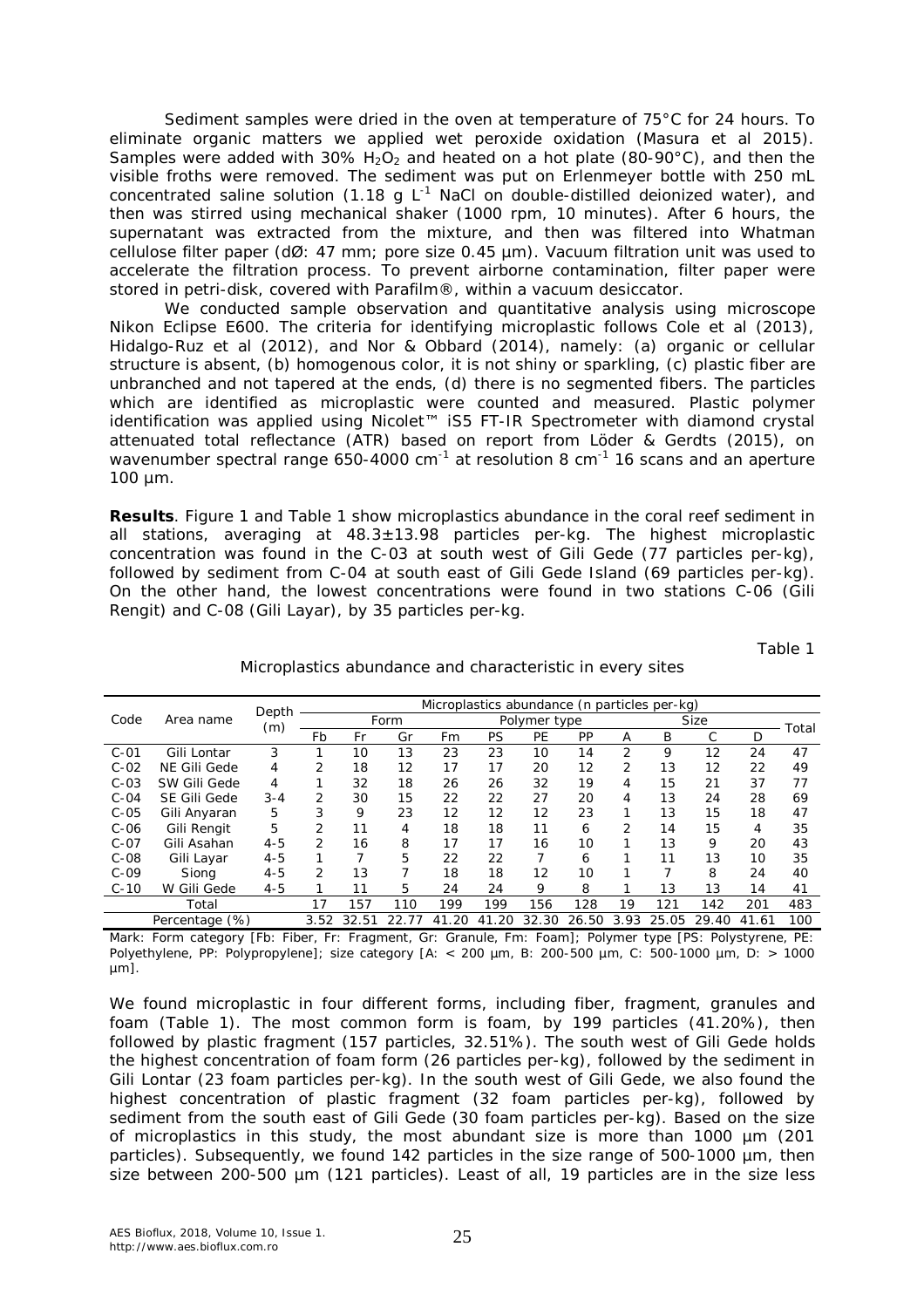than 200 µm. In the south west of Gili Gede and the south east of Gili Gede, we found the highest size of plastic particles is more than 1000 µm, respectively by 37 and 28 particles per-kg, and plastics particles size between 500-1000 µm (21 and 24 particles per-kg). The polymer types found was polystyrene (199 particles, 41.20%), followed by polyethylene (156 particles, 32.30%) and polypropylene (128 particles, 26.50%). In the south west of Gili Gede, we also found the highest polymer type of polyethylene (26 particles per-kg) and polystyrene (32 particles per-kg).

Microplastics comparison in coastal sediment is presented in Table 2. Compared to other locations, the concentration of microplastics in this study was similar to study of microplastics in mangrove area in Singapore (Nor & Obbard 2014) and higher from beach sediment from Norderney, Germany (Dekiff et al 2014). Coral reef sediment in this study was less polluted than other sediment from other coastal habitats, for instance sediment in harbor, sublittoral area and beach in Belgian coast (Claessens et al 2011), subtidal sediment from Venice Lagoon, Italy (Vianello et al 2013), beach sediment from Slovenia (Laglbauer et al 2014) and intertidal sediment from Halifax harbor in Nova Scotia, Canada (Mathalon & Hill 2014).

Table 2

|  | Microplastic concentrations in coastal sediments |  |  |
|--|--------------------------------------------------|--|--|
|  |                                                  |  |  |

| Location             | Origin       | Range size<br>(µm) | <b>Microplastics</b><br>concentration<br>(particles per-kg) | References             |  |  |
|----------------------|--------------|--------------------|-------------------------------------------------------------|------------------------|--|--|
| Belgian coast        | Harbor       | > 63               | $167 + 92$                                                  | Claessens et al (2011) |  |  |
| Belgian coast        | Sublittoral  | > 63               | $97 + 19$                                                   | Claessens et al (2011) |  |  |
| Belgian coast        | <b>Beach</b> | > 63               | $93 + 38$                                                   | Claessens et al (2011) |  |  |
| Singapore            | Mangrove     | $< 20 - 5000 <$    | $37 + 24$                                                   | Nor & Obbard (2014)    |  |  |
| Venice Lagoon, Italy | Subtidal     | 30-5000            | $1445 \pm 460$                                              | Vianello et al (2013)  |  |  |
| Norderney, Germany   | <b>Beach</b> | 100-1000           | 4                                                           | Dekiff et al (2014)    |  |  |
| Slovenia             | <b>Beach</b> | 250-5000           | 156                                                         | Laglbauer et al (2014) |  |  |
| Nova Scotia, Canada  | Harbor       | > 50               | 200-800                                                     | Mathalon & Hill (2014) |  |  |
| Sekotong, Indonesia  | Coral reefs  | $< 200 - 5000 <$   | $48.3 \pm 13.98$                                            | This study             |  |  |

**Discussion**. Microplastic particles found in all study sites are presumably derived from anthropogenic activities on main land of Lombok, such as tourism and fisheries. Wildan et al (2016) reported tourism sector is the second biggest contributor to the West Lombok's Regional Gross of Domestic Product and it has an ascending trend from 2012 to 2013, increase by 43.07%. Furthermore, this condition might be likely attributable to ocean current-driven microplastic that contains plastic waste (Nor & Obbard 2014). Hence, ITF in this area could be possibly as a source of microplastics.

Shipping is suspected as a source of plastics debris in this area. There are about 3900 ships (~140 million metric tons) that pass through the center Indonesian archipelagic, crossing from Sulawesi Sea, Makassar Strait, Flores Sea, Lombok Strait; and transit in Lombok Strait annually (Wu & Zou 2009). Our result is consistent with a statement that indicates the area near the port or vessel traffic has high presence of microplastic (Claessens et al 2011). In general, microplastics in Sekotong coral reef sediment were on lower magnitude from other sediment from coastal area, except from Singapore and Norderney, Germany. We predict sources of plastics in shoreline come from local resident activities and tourism. Generally, fishermen use polystyrene block to float their nets. Whereas, tourism and local residents often discard plastic bags and trash on the recreational beaches. Plastic waste could also be discharged from the mainland through the river system as found in Cilacap (Indonesia) coastal area (Syakti et al 2017). Andrady (2011) and Cole et al (2011) estimated fishing and aquaculture activities contribute a small portion (18%), while land-based activities take the bulk of main source of microplastics in the ocean (~80%). Passing ships also discard macroplastics in the ocean. Although there are some national and international regulations controlling this prevailing issue, this issue is still difficult to address globally and locally (Čulin & Bielić 2016).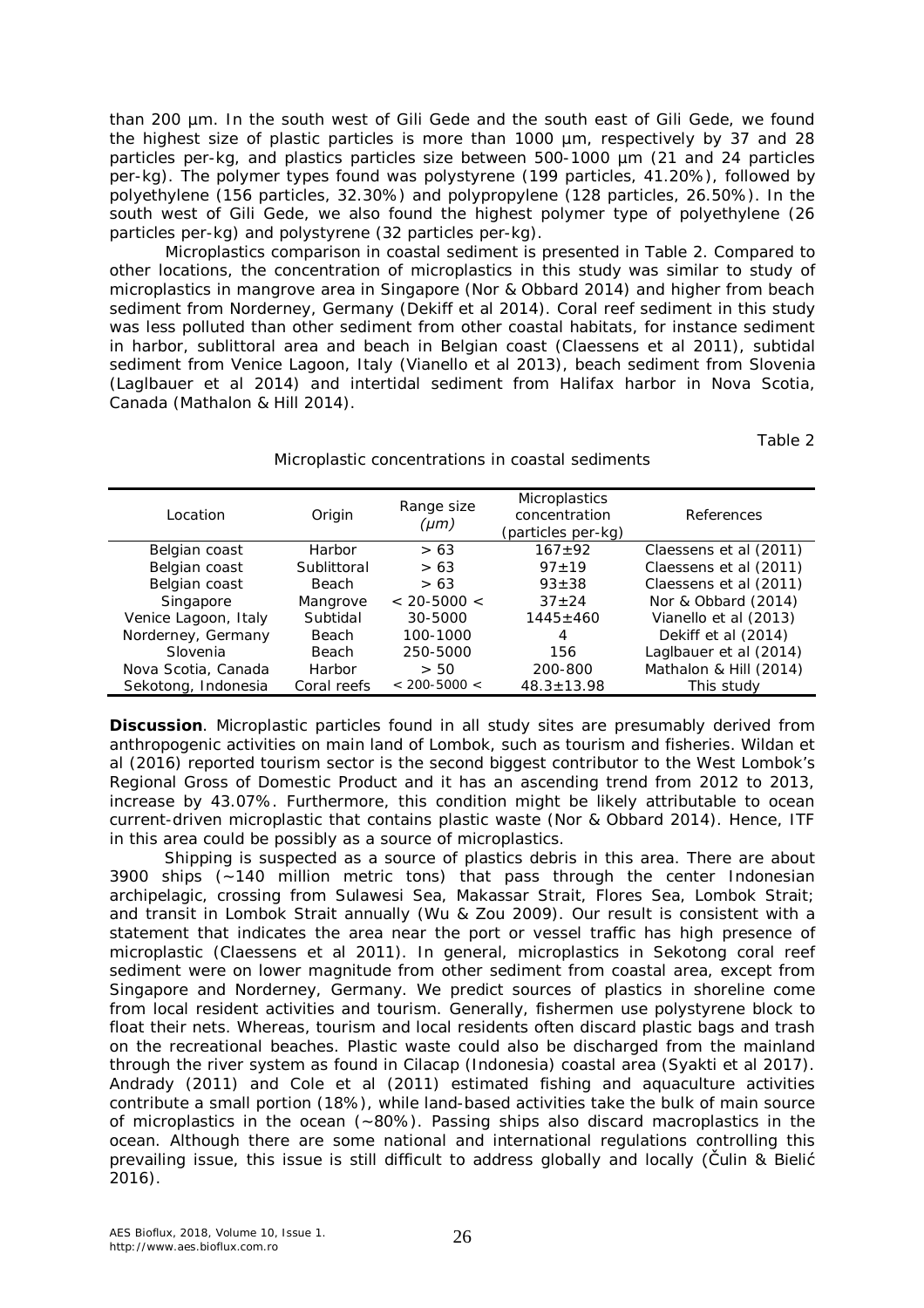We found three polymer types in this area. Highest microplastic forms were foam which is fully polystyrene. Polystyrene (styrofoam) is one of the most widely used plastics. Polystyrene usage includes food, beverage and fish containers, protective packaging, lids, bottles, trays, tumblers, and disposable cutlery (Wunsch 2000). Other forms of microplastics found were fragment, granule and fiber; these are categorized as polypropylene and polyethylene. Polypropylene has the highest melting point, the lowest density and excellent chemical resistance. Furthermore, it has an important use as fiber (textiles), also packaging and labeling, stationery, plastic parts and reusable containers of various types, laboratory equipment, loudspeakers, automotive components, and polymer banknotes (Miller 1990; Arutchelvi et al 2008; Allahvaisi 2012). Polyethylene is the most common plastic, used in packaging such as plastics bottle, plastics container, plastic bags, and plastic films (Arutchelvi et al 2008; Roy et al 2011). We assumed microplastics found in coral reef sediment in Sekotong, Lombok were mainly derived from anthropogenic activities as the most present sizes of microplastics found were more than 1000 µm (41.61%) and 41.20% of which were styrofoam. This evidence can be a marker of additional pollution risk to organisms living in this region. It is necessary to undertake additional studies of microplastic emissions on coral reefs in more detail, on water and sediments over a period of time, to see the potential of microplastic contamination in coral reef areas. In this case, we strongly suggested that management of plastic waste needs to be improved, particularly plastics debris from polystyrene, polypropylene and polyethylene based. It is essential to develop an environmentally friendly substance to replace plastics in near future.

**Conclusions**. The frequent and high use of plastics in daily activities is inevitable and thus may result in highly microplastic-contaminated water. Furthermore, water current may exacerbate the negative impact by driving and accumulating the microplastics in the areas in which the current pass through. Although the adverse effects on human are not yet studied, the effects can be utterly lethal to marine organisms which are parts of our food chains. We strongly suggested that management of plastic waste needs to be improved, particularly plastics debris, it is essential to develop an environmentally friendly substance to replace plastics in near future.

**Acknowledgements**. Funding for this study was provided by the COREMAP-CTI program phase 3. We would like to thank anonymous reviewer for his/her contribution in manuscript legibility review. The support from all fisherman around Sekotong, Lombok during sampling also well acknowledged. This research presented in International Symposium of Marine Debris Solution 2017 and International Symposium on Western Pacific Ocean Circulation – Indonesian Throughflow Studies 2017.

## **References**

- Allahvaisi S., 2012 Polypropylene in the industry of food packaging. In: Polypropylene. Dogan F. (ed), InTech, pp. 1-20.
- Andrady A. L., 2011 Microplastics in the marine environment. Marine Pollution Bulletin 62(8):1596-1605.
- Arutchelvi J., Sudhakar M., Arkatkar A., Doble M., Bhaduri S., Uppara P. V., 2008 Biodegradation of polyethylene and polypropylene. Indian Journal of Biotechnology 7(1):9-22.
- Avio C. G., Gorbi S., Milan M., Benedetti M., Fattorini D., D'Errico G., Pauletto M., Bargelloni L., Regoli F., 2015 Pollutants bioavailability and toxicological risk from microplastics to marine mussels. Environmental Pollution 198:211-222.
- Boerger C. M., Lattin G. L., Moore S. L., Moore C. J., 2010 Plastic ingestion by planktivorous fishes in the North Pacific Central Gyre. Marine Pollution Bulletin 60:2275-2278.
- Browne M. A., Dissanayake A., Galloway T. S., Lowe D. M., Thompson R. C., 2008 Ingested microscopic plastic translocates to the circulatory system of the mussel, *Mytilus edulis* (L.). Environmental Science and Technology 42:5026-5031.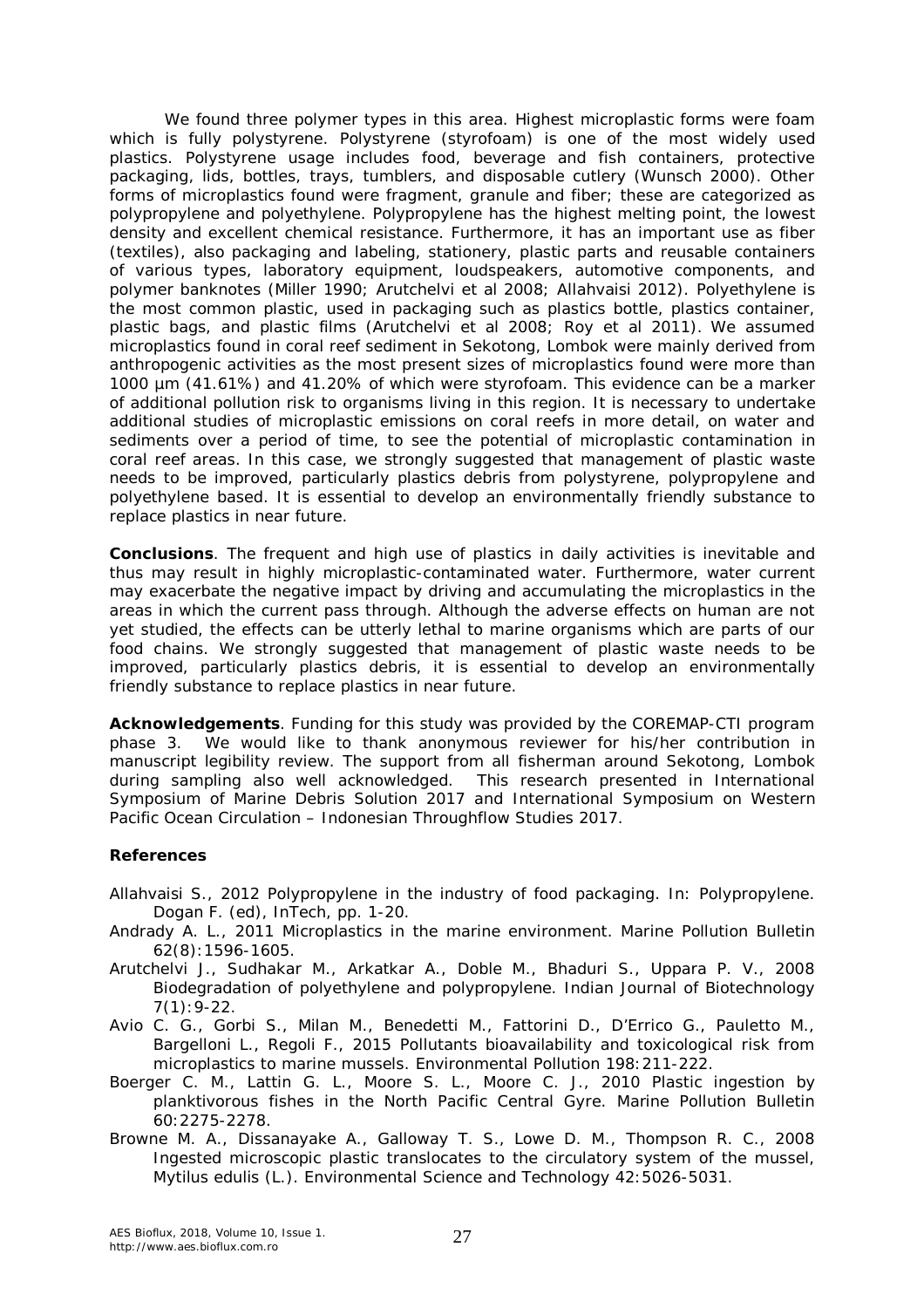- Claessens M., De Meester S., Van Landuyt L., De Clerck K., Janssen C. R., 2011 Occurrence and distribution of microplastics in marine sediments along the Belgian coast. Marine Pollution Bulletin 62:2199-2204.
- Cole M., Lindeque P., Halsband C., Galloway T. S., 2011 Microplastics as contaminants in the marine environment: a review. Marine Pollution Bulletin 62(12):2588-2597.
- Cole M., Lindeque P., Fileman E., Halsband C., Goodhead R., Moger J., Galloway T. S., 2013 Microplastic ingestion by zooplankton. Environmental Science and Technology 47:6646-6655.
- Coppock R. L., Cole M., Lindeque P. K., Queirós A. M., Galloway T. S., 2017 A smallscale, portable method for extracting microplastics from marine sediments. Environmental Pollution 230:829-837.
- Cozar A., Echevarria F., Gonzalez-Gordillo J. I., Irigoien X., Ubeda B., Hernandez-Leon S., Palma A. T., Navarro S., Garcia-de-Lomas J., Ruiz A., Fernandez-de-Puelles M. L., Duarte C. M., 2014 Plastic debris in the open ocean. Proceedings of the National Academy of Sciences of the USA 111:10239-10244.
- Čulin J., Bielić T., 2016 Plastic pollution from ships. Pomorski Zbornik 51:57-66.
- Dekiff J. H., Remy D., Klasmeier J., Fries E., 2014 Occurrence and spatial distribution of microplastics in sediments from Norderney. Environmental Pollution 186:248-256.
- Ellen MacArthur Foundation, 2016 The new plastics economy: rethinking the future of plastics. Ellen MacArthur Foundation, 120 pp.
- Eriksen M., Lebreton L. C. M., Carson H. S., Thiel M., Moore C. J., Borerro J. C., Galgani F., Ryan P. G., Reisser J., 2014 Plastic pollution in the world's oceans: more than 5 trillion plastic pieces weighing over 250,000 tons afloat at sea. PLoS ONE 9(12): e111913.
- Farrell P., Nelson K., 2013 Trophic level transfer of microplastic: *Mytilus edulis* (L.) to *Carcinus maenas* (L.). Environmental Pollution 177:1-3.
- Gall S. C., Thompson R. C., 2015 The impact of debris on marine life. Marine Pollution Bulletin 92:170-179.
- GESAMP, 2015 Sources, fate and effects of microplastics in the marine environment: a global assessment. Kershaw P. J. (ed), (IMO/FAO/UNESCO-IOC/UNIDO/WMO/IAEA/UN/UNEP/UNDP Joint Group of Experts on the Scientific Aspects of Marine Environmental Protection). Rep. Stud. GESAMP No. 90, 96 pp.
- Hidalgo-Ruz V., Gutow L., Thompson R. C., Thiel M., 2012 Microplastics in the marine environment: a review of the methods used for identification and quantification. Environmental Science and Technology 46:3060-3075.
- Jovanović B., 2017 Ingestion of microplastics by fish and its potential consequences from a physical perspective. Integrated Environmental Assessment and Management 13(3):510-515.
- Laglbauer B. J. L., Franco-Santos R. M., Andreu-Cazenave M., Brunelli L., Papadatou M., Palatinus A., Grego M., Deprez T., 2014 Macrodebris and microplastics from beaches in Slovenia. Marine Pollution Bulletin 89:356-366.
- Laist D. W., 1997 Impacts of marine debris: entanglement of marine life in marine debris including a comprehensive list of species with entanglement and ingestion records. In: Marine debris. Coe J. M., Rogers D. B. (eds), Springer, New York, pp. 99-139.
- Löder M. G. J., Gerdts G., 2015 Methodology used for the detection and identification of microplastics-a critical appraisal. In: Marine anthropogenic litter. Bergmann M., Gutow L., Klages M. (eds), Springer, Cham, pp. 201-227.
- Masura J., Baker J., Foster G., Arthur C., 2015 Laboratory methods for the analysis of microplastics in the marine environment: recommendations for quantifying synthetic particles in waters and sediments. NOAA Technical Memorandum NOS-OR&R-48, 39 pp.
- Mathalon A., Hill P., 2014 Microplastic fibers in the intertidal ecosystem surrounding Halifax Harbor, Nova Scotia. Marine Pollution Bulletin 81:69-79.

Miller R. C., 1990 Polypropylene. Mod Plast 67:84,86.

Moberg F., Folke C., 1999 Ecological goods and services of coral reef ecosystems. Ecological Economics 29:215-233.